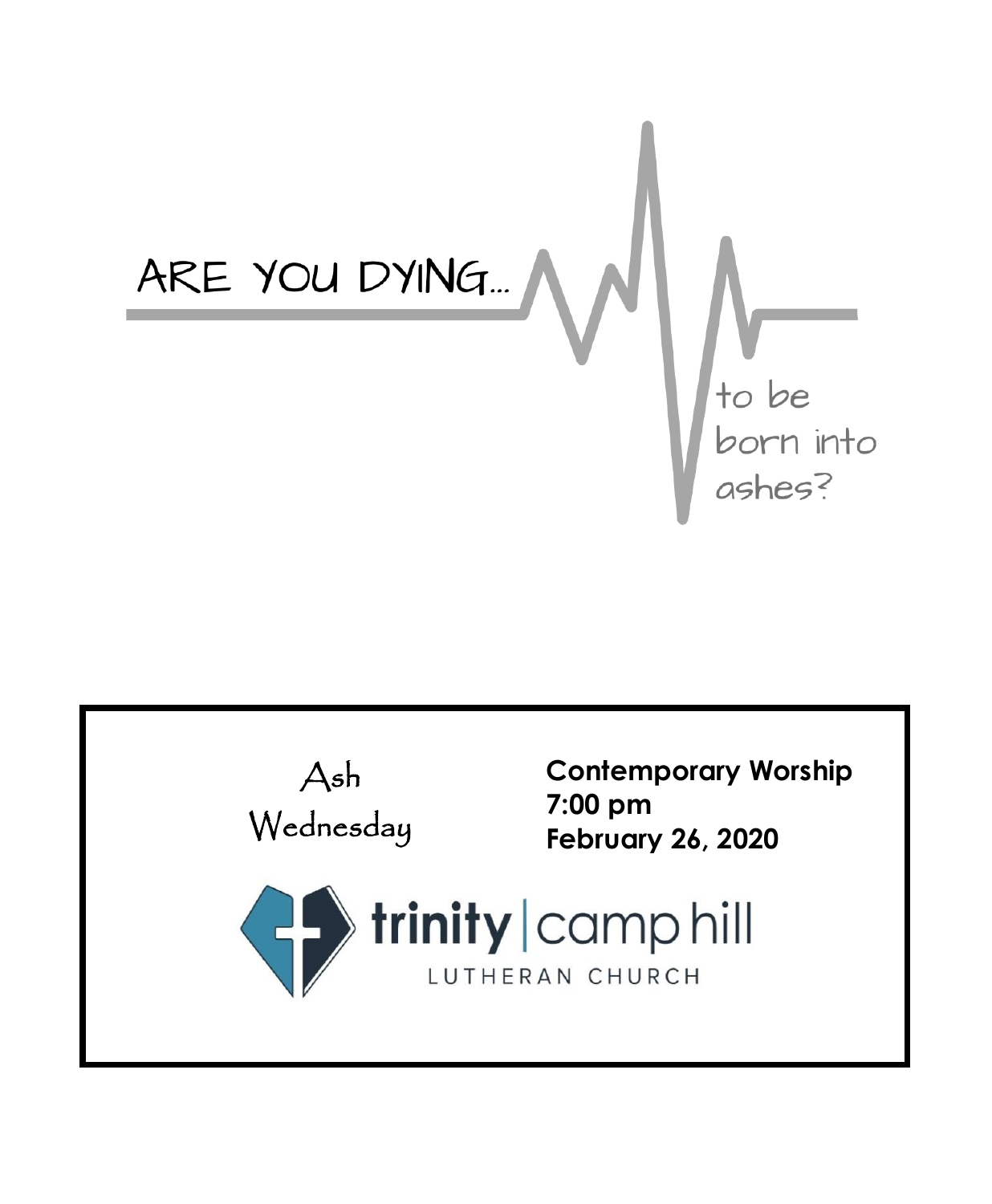

*Welcome to Trinity Lutheran Church! Please sign the red Worship Witness booklet to*  record your attendance with us this day, and indicate how many are communing. Then *pass the booklet to the worshipers beside you in your row. If you are a guest, name tags are available for you to wear---we would be delighted to greet you by name. Hearing assistance devices are available at the Gathering Space desk.*

# **about today's service**

On Ash Wednesday we begin our forty-day journey toward Easter with a day of fasting and repentance. Marking our foreheads with dust, we acknowledge that we die and return to the earth. At the same time, the dust traces the life-giving cross indelibly marked on our foreheads at baptism. While we journey through Lent to return to God, we have already been reconciled to God through Christ. We humbly pray for God to make our hearts clean while we rejoice that "now is the day of salvation." Returning to our baptismal call, we more intentionally bear the fruits of mercy and justice in the world*.*

**P: Pastor L: Lector C: Congregation**

# + **Gathering** +

*We gather together to praise God and receive His love.*

Silence for Reflection and Prayer

Video: A Prayer for Lent

(Stand)

Psalm 51:1-17 **read responsively** 

- L: Have mercy on me, O God, according to your steadfast love; according to your abundant mercy blot out my transgressions**.**
- **C: Wash me thoroughly from my iniquity, and cleanse me from my sin.**
- L: For I know my transgressions, and my sin is ever before me.
- **C: Against you, you alone, have I sinned, and done what is evil in your sight, so that you are justified in your sentence and blameless when you pass judgment.**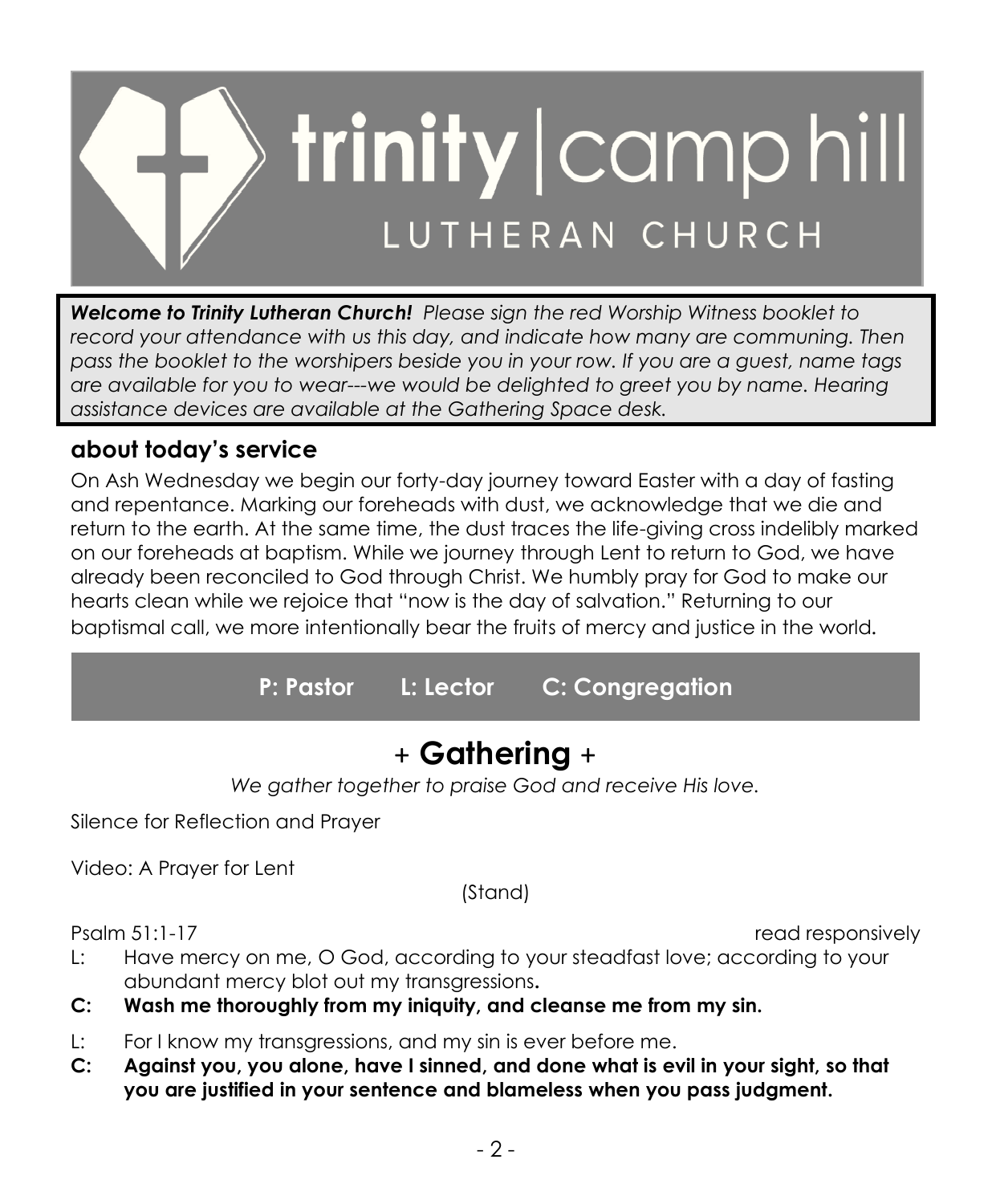- L: Indeed, I was born guilty, a sinner when my mother conceived me.
- **C: You desire truth in the inward being; therefore, teach me wisdom in my secret heart.**
- L: Purge me with hyssop, and I shall be clean; wash me, and I shall be whiter than snow.
- **C: Let me hear joy and gladness; let the bones that you have crushed rejoice.**
- L: Hide your face from my sins, and blot out all my iniquities.
- **C: Create in me a clean heart, O God, and put a new and right spirit within me.**
- L: Do not cast me away from your presence, and do not take your holy spirit from me.
- **C: Restore to me the joy of your salvation, and sustain in me a willing spirit.**
- L: Then I will teach transgressors your ways, and sinners will return to you.
- **C: Deliver me from bloodshed, O God, O God of my salvation, and my tongue will sing aloud of your deliverance.**
- L: O Lord, open my lips, and my mouth will declare your praise.
- **C: For you have no delight in sacrifice; if I were to give a burnt offering, you would not be pleased.**
- L: The sacrifice acceptable to God is a broken spirit; a broken and contrite heart, O God, you will not despise.

#### **Song: "Have Mercy on Me"**

### *Verse 1*

Lamb of God, you take away the sin of the world. Lamb of God, you take away the sin of the world.

#### **Chorus**

Lord have mercy, Christ have mercy, Lord have mercy on me. Lord have mercy, Christ have mercy, have mercy on me.

### *Verse 2*

Lamb of God, I'm asking you to take away my sin.

I confess that I've done wrong, need your help again.

# *Chorus*

### *Verse 3*

The precious blood of Jesus Christ cleanses me from sin. The precious blood of Jesus Christ cleanses me from sin.

### *Chorus*

Park, Andy – ©1998 Mercy/Vineyard Publishing Used by permission CCLI #1283514.

### Greeting

- P: The Lord be with you.
- **C: And also with you.**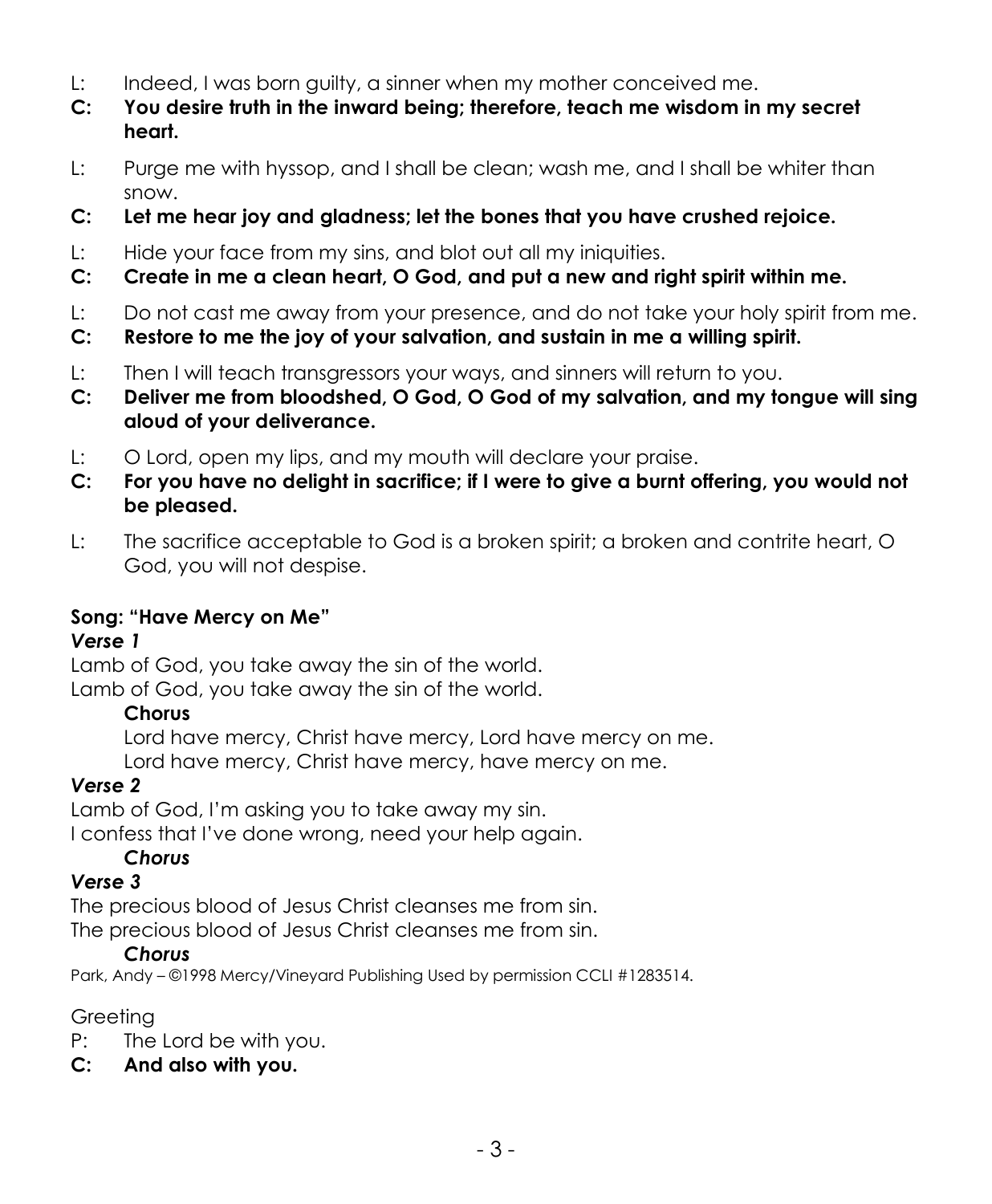Prayer of the Day

P: Almighty and ever-living God, you hate nothing you have made, and you forgive the sins of all who are penitent. Create in us new and honest hearts, so that, truly repenting of our sins, we may receive from you, the God of all mercy, full pardon and forgiveness through your Son, Jesus Christ, our Savior and Lord, who lives and reigns with you and the Holy Spirit, one God, now and forever.

#### **C: Amen.**

## + **Word** +

*We listen to the story of God's mighty acts for the sake of His people.*

(Stand)



Gospel Acclamation:

Gospel Matthew 6:1-6, 16-21

*In the Sermon on the Mount, Jesus commends almsgiving, prayer, and fasting, but emphasizes that spiritual devotion must not be done for show.*

Jesus said, "Beware of practicing your piety before others in order to be seen by them; for then you have no reward from your Father in heaven. <sup>2</sup>So whenever you give alms, do not sound a trumpet before you, as the hypocrites do in the synagogues and in the streets, so that they may be praised by others. Truly I tell you, they have received their reward. 3But when you give alms, do not let your left hand know what your right hand is doing, 4so that your alms may be done in secret; and your Father who sees in secret will reward you. 5And whenever you pray, do not be like the hypocrites; for they love to stand and pray in the synagogues and at the street corners, so that they may be seen by others. Truly I tell you, they have received their reward. <sup>6</sup>But whenever you pray, go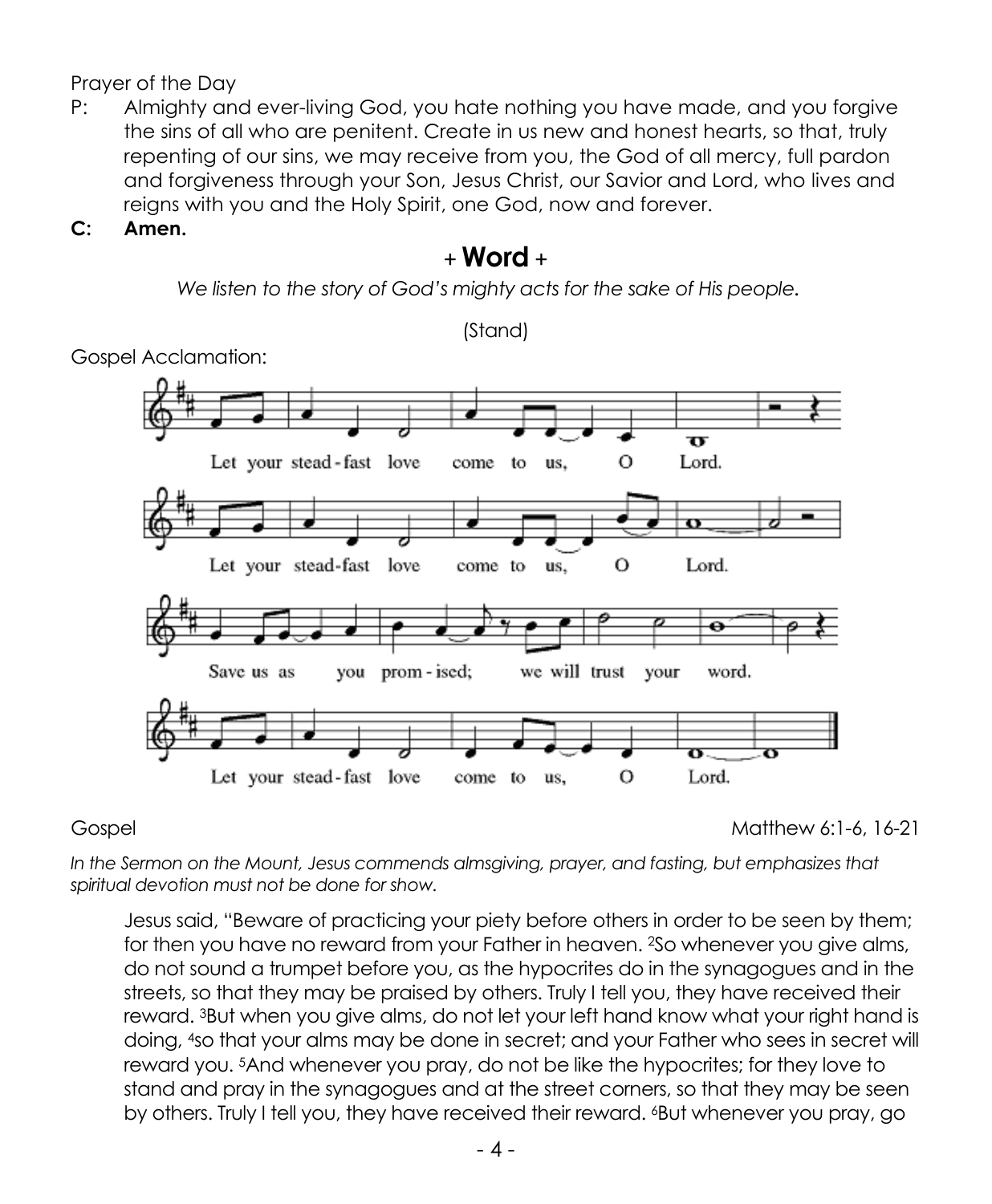into your room and shut the door and pray to your Father who is in secret; and your Father who sees in secret will reward you. 16And whenever you fast, do not look dismal, like the hypocrites, for they disfigure their faces so as to show others that they are fasting. Truly I tell you, they have received their reward. 17But when you fast, put oil on your head and wash your face, 18so that your fasting may be seen not by others but by your Father who is in secret; and your Father who sees in secret will reward you. 19Do not store up for yourselves treasures on earth, where moth and rust consume and where thieves break in and steal; <sup>20</sup>but store up for yourselves treasures in heaven, where neither moth nor rust consumes and where thieves do not break in and steal. <sup>21</sup>For where your treasure is, there your heart will be also."

- P: The gospel of the Lord.
- **C: Thanks be to God.**

(Sit)

Homily: "Are you Dying...to be born into ashes?" Pastor Jack Horner

Children's Message Pastor Liz Frey

(Stand)

#### Invitation to Lent

P: Friends in Christ, today with the whole church we enter the time of remembering Jesus' passover from death to life, and our life in Christ is renewed.

We begin this holy season by acknowledging our need for repentance and for God's mercy. We are created to experience joy in communion with God, to love one another, and to live in harmony with creation. But our sinful rebellion separates us from God, our neighbors, and creation, so that we do not enjoy the life our creator intended.

As disciples of Jesus, we are called to a discipline that contends against evil and resists whatever leads us away from love of God and neighbor. I invite you, therefore, to the discipline of Lent—self-examination and repentance, prayer and fasting, sacrificial giving and works of love—strengthened by the gifts of word and sacrament. Let us continue our journey through these forty days to the great Three Days of Jesus' death and resurrection.

#### Confession of Sin

In the dark of night God calls to us; beckoning us on, seeking us out, calling us to peace, to quietness, to wholeness.

#### **The world is dark around us, filled with coldness, terror, and restlessness.**

It is a darkness of our creation: greed, hatred, envy: brokenness.

**Take us and heal us of every evil. Bring us back into the comfort and closeness of your embrace, O God.**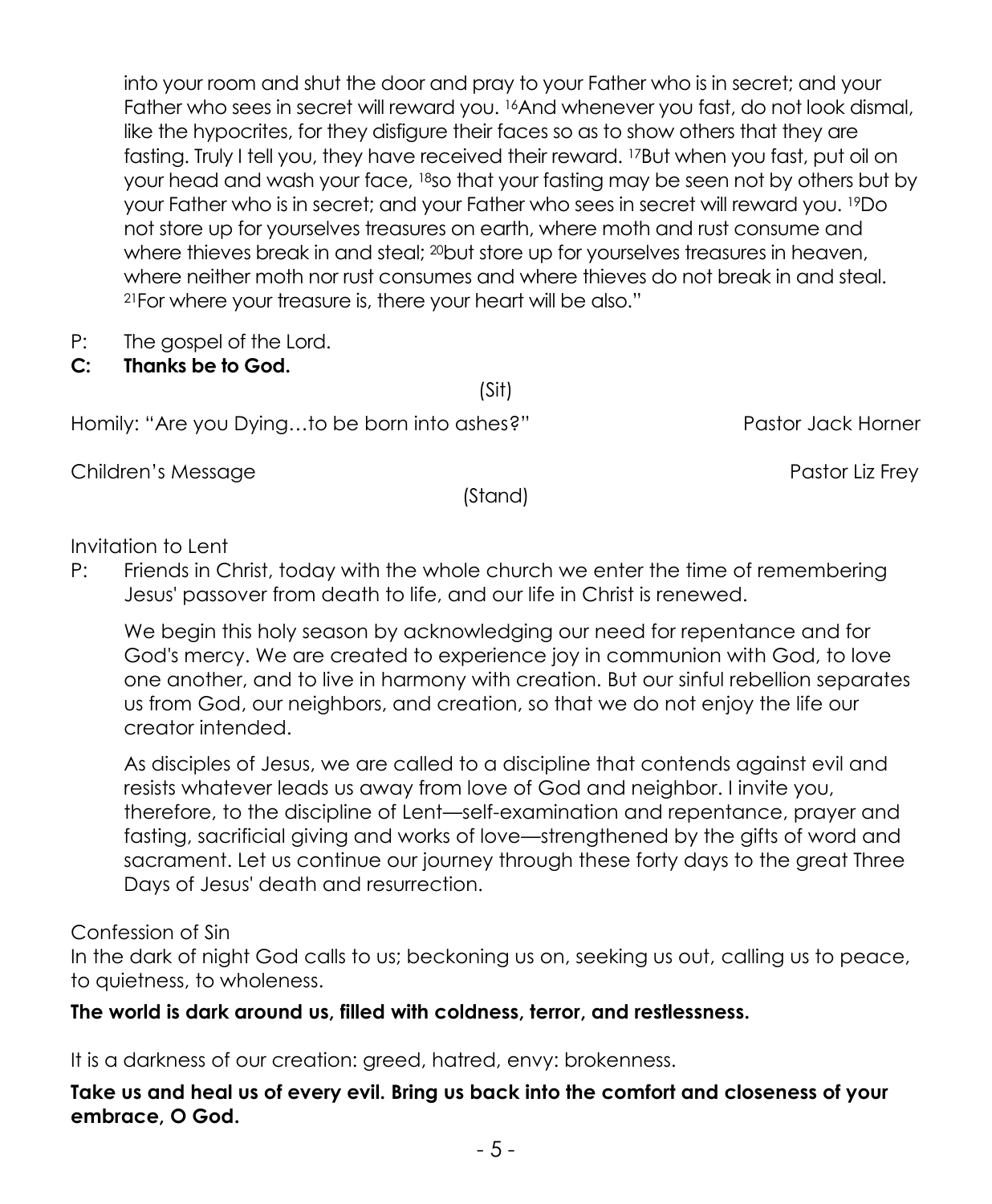Your cleansing love, O God, purifies our darkness restoring it to us: warm, comforting, restful: complete.

#### **In the dark of our night we hear God call, offering love and strength and forgiveness.**

With God the darkness brings comfort not fear, love not hatred, righteousness not punishment. Walk in the darkness of your life as in the light, for both the dark and the light belong to God, as do you.

#### **Amen.**

— from *Ash Wednesday (Taize with imposition of ashes)* written by Lisa Frenz for the Mt. Carmel Evangelical Lutheran Church in Portland, Oregon. Posted on **Lisa's Liturgies**.<https://sites.google.com/site/lisasliturgies/home>If used, please include this note: "Copyright © 1999 Lisa Frenz. All Rights Reserved. Used with permission."

Imposition of Ashes

- P: Let us pray. Almighty God, you have created us out of the dust of the earth. Bless these ashes and those who receive them. May this sign of our mortality and penitence remind us that only by the cross of our Lord Jesus Christ are we given eternal life; through Jesus Christ our Savior.
- **C: Amen.**

#### (Sit)

*Persons wishing to receive the mark of ashes may come forward by the middle aisle, move toward an available pastor, and return by the side aisle.* 

*You are invited to sing simple, contemplative music along with FaithX.*

(Stand)

- P: Accomplish in us, O God, the work of your salvation,
- **C: that we may show forth your glory in the world.**
- P: By the cross and passion of your Son, our Savior,
- C: bring us with all your saints to the joy of Christ's resurrection.
- P: Almighty God have mercy on us, forgive us all our sins through our Lord Jesus Christ, strengthen us in all goodness, and by the power of the Holy Spirit keep us in eternal life.
- **C: Amen.**

Prayers of the Church *Following each petition are the words*: "Hear us, O God." *Please respond with:* **"Your mercy is great."**

# + **Meal** +

When we celebrate communion we remember that Jesus died for us and we experience His love *and forgiveness. As we eat the bread and wine, Christ is present with us.*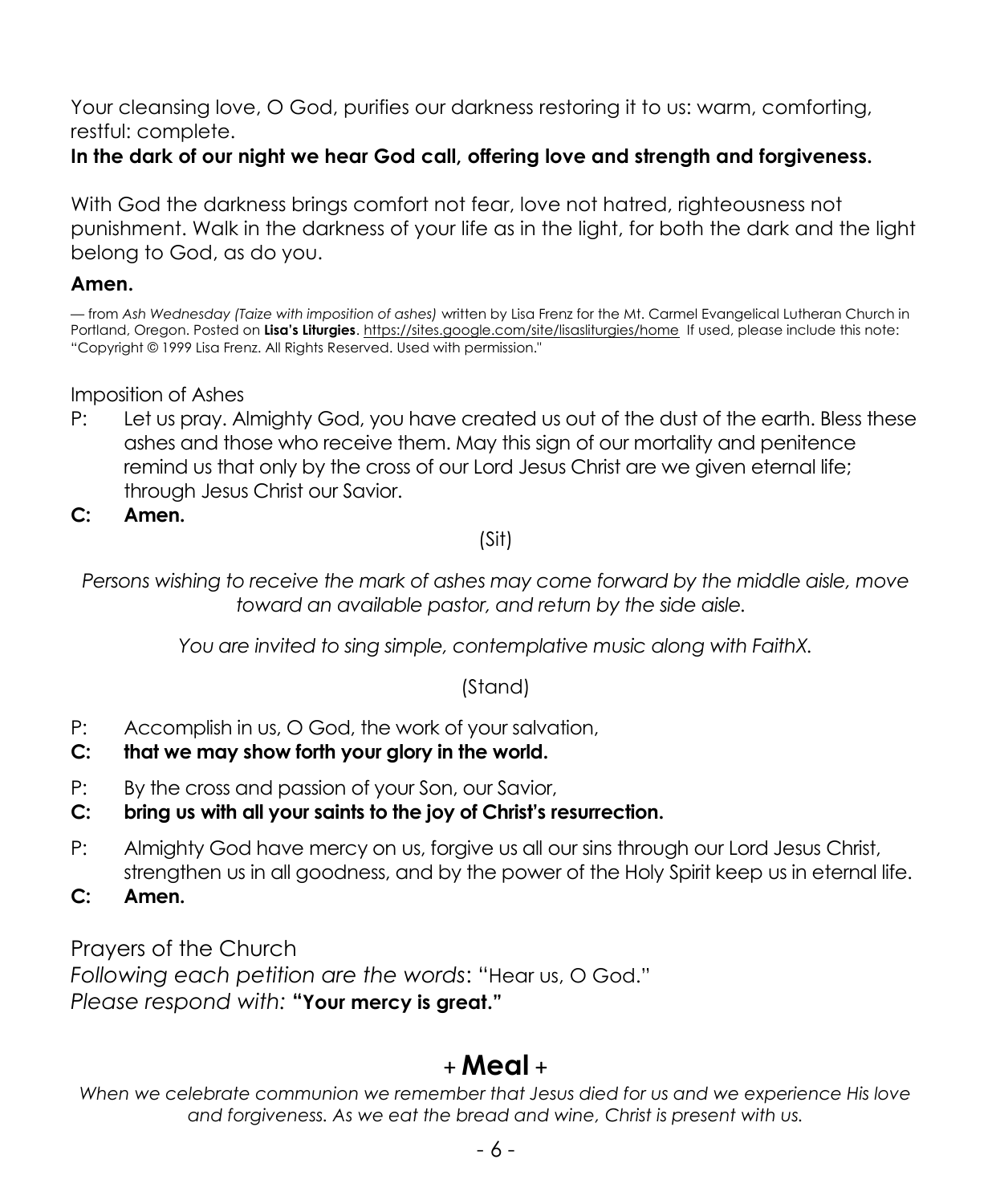Sharing of the Peace

P: The peace of the Lord be with you always.

#### **C: And also with you.**

(Sit)

#### Announcements

#### **Offering**

Optional giving methods: Use the Give+ app on your mobile device • Use the Giving Station in the Gathering Space • Text an amount to 717-963-2281 (be sure to use a "\$") • Use the "DONATE" button on our website and e-blasts

Worship Witness: *(Please sign booklet and return to center aisle.)*

# **Special Music: "Beautiful Things"**

#### *Verse 1*

All this pain, I wonder if I'll ever find my way; I wonder if my life could really change At all.

#### *Verse 2*

All this earth,

Could all that is lost ever be found? Could a garden come up from this ground At all?

#### *Chorus*

You make beautiful things, You make beautiful things out of the dust. You make beautiful things, You make beautiful things out of us.

#### *Verse 3*

All around, Hope is springing up from this old ground; Out of chaos life is being found In You.

#### *Chorus (2x)*

You make beautiful things, You make beautiful things out of the dust. You make beautiful things, You make beautiful things out of us.

#### *Bridge*

You make me new, You are making me new. You make me new, You are making me new. (Making me new.) (Repeat)

You make beautiful things, You make beautiful things out of the dust. You make beautiful things, You make beautiful things out of the dust.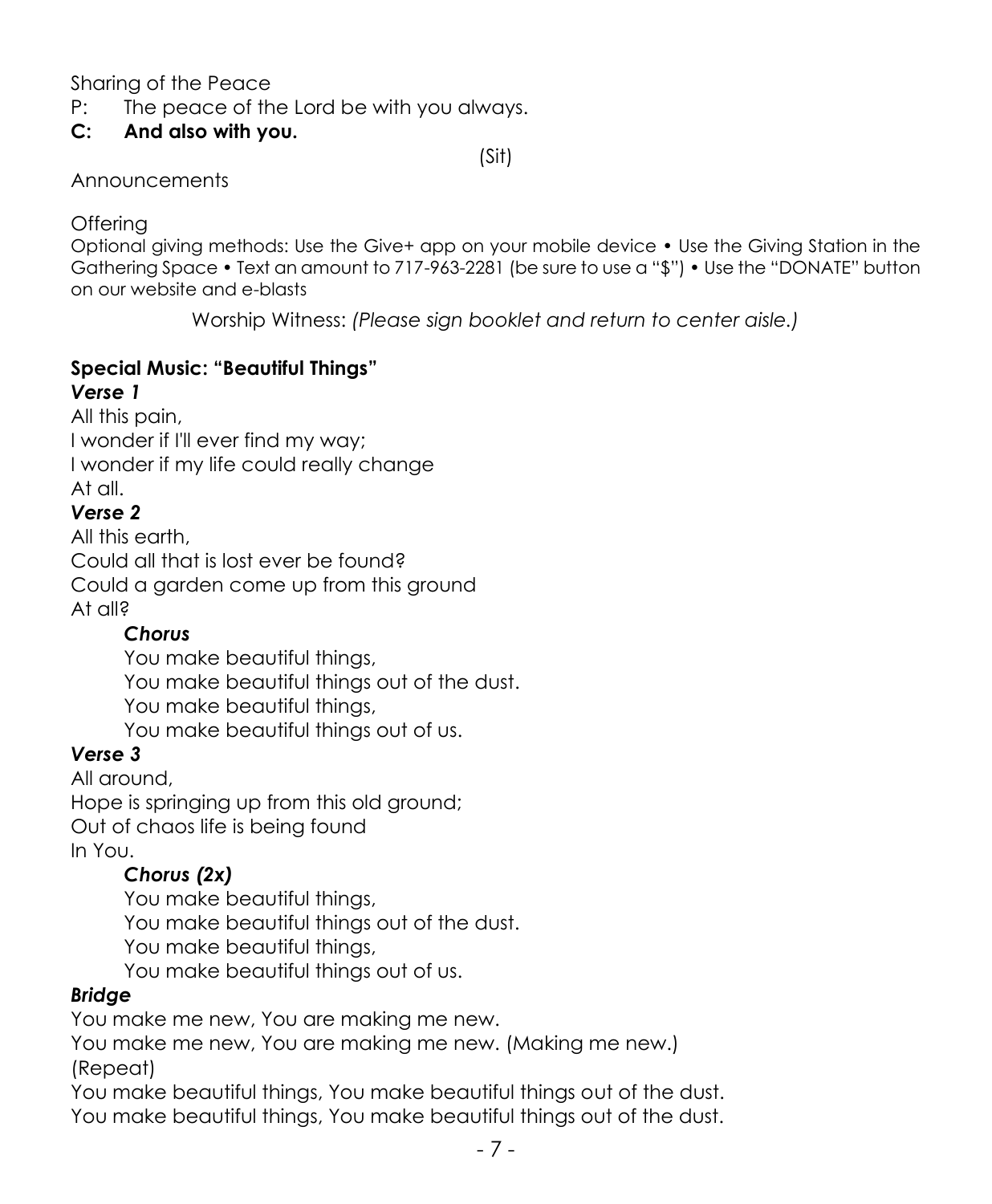#### (Repeat) *Ending*

You make beautiful things, You make beautiful things out of us. Lisa & Michael Gungor. © worshiptogether.com songs ccli #1283514.

#### (Stand)

Offering Prayer

- P: Merciful Father,
- **C: you invite us to keep the season of Lent so that we remember the humble ministry of your Son. Give us the devotion to live more sparingly and then share what is saved, that our neighbor may rejoice to see your unselfish love in us. Through Jesus Christ our Lord. Amen.**

Great Thanksgiving

- P: Christ is here.
- **C: The Spirit is with us.**
- P: With joy, we lift up our hearts.
- **C: And give thanks to the Lord of Life.**

Eucharistic Prayer

- P: Redeemer God, over forty days you flooded the earth**….**
- P: Great is the mystery of faith.
- **C: Christ has died; Christ is risen; Christ will come again.**
- P Sanctifying God, where your children are in the wilderness…. …until the day when every eye shall see you and every tongue shall praise you, and you are all in all, ever one God, Father, Son, and Holy Spirit.
- **C: Amen.**

#### Lord's Prayer

**Our Father in heaven, hallowed be your name, your kingdom come, your will be done, on earth as in heaven. Give us today our daily bread. Forgive us our sins as we forgive those who sin against us. Save us from the time of trial and deliver us from evil. For the kingdom, the power, and the glory are yours, now and forever. Amen.**

Invitation to Holy Communion

- P: This is the Lamb of God who takes away the sin of the world. Happy are those who are called to his supper.
- **C: Lord, I am not worthy to receive you, but only say the word and I shall be healed. Amen.**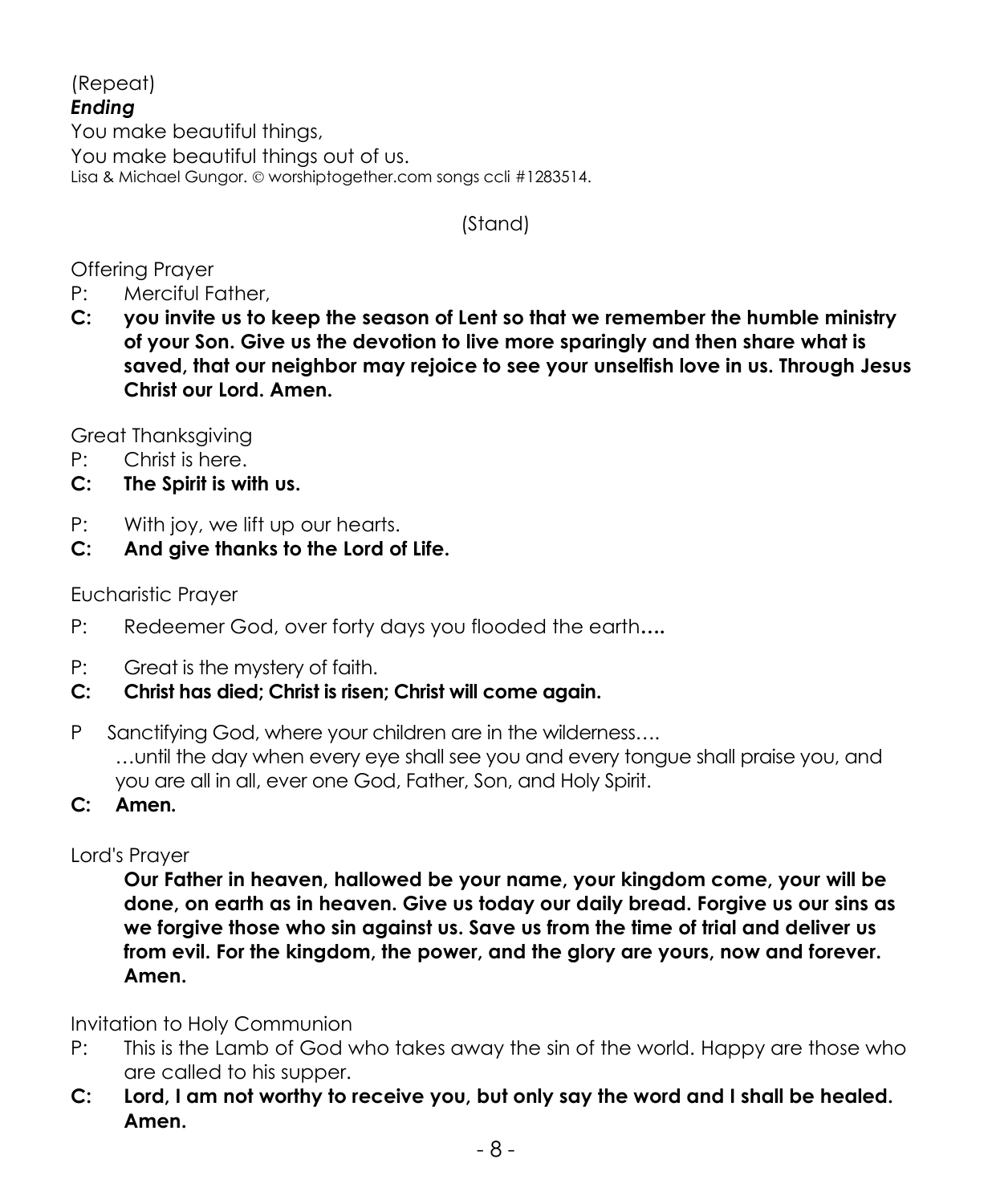Sharing our Lord's Supper

*All Christians are welcome to celebrate the real presence of Jesus Christ in our Lord's Supper. Please come forward by the middle aisle, receive the bread, dip it into the wine, and return by the side aisles. Communion may be received in bread only, if desired. Noncommuning children and adults are invited to come forward for a blessing. As a gesture of hospitality we use dealcoholized wine (less than .5% alcohol). In addition, we offer gluten-free wafers available upon request--please ask the pastor at the time of communion.*

(Stand)

Post-Communion Blessing

- P: The body and blood of our Lord Jesus Christ strengthen you and keep you in his grace.
- **C: Amen.**

Post-Communion Prayer

- P: Let us pray. Lord God, in your mercy, give grace to us who have received this Most Blessed Sacrament that our Lenten penance may give you glory and bring us pardon and salvation. Grant this through Jesus Christ our Lord.
- **C: Amen.**

# + **Sending** +

*We have heard the Word of God, offered our gifts, and been fed at the table. Now we are sent out, strengthened by the Holy Spirit to be God's people in the world.*

Blessing

P: The Lord bless you and keep you. The Lord's face shine on you with grace and mercy. The Lord look upon you with favor and  $\pm$  give you peace.

**C: Amen.**

### **Song**: **"Rock of My Salvation"**

#### *Verse 1*

Though storms of strife assail me without warning,

And though they try to steal my joy away

I will find rest in knowing you have saved me, precious Jesus, Rock of my salvation.

### *Verse 2*

Though times I stumble and fall short of your standard

I'll rest assured there is love enough for me,

For I find strength in knowing you have saved me, precious Jesus, Rock of my salvation.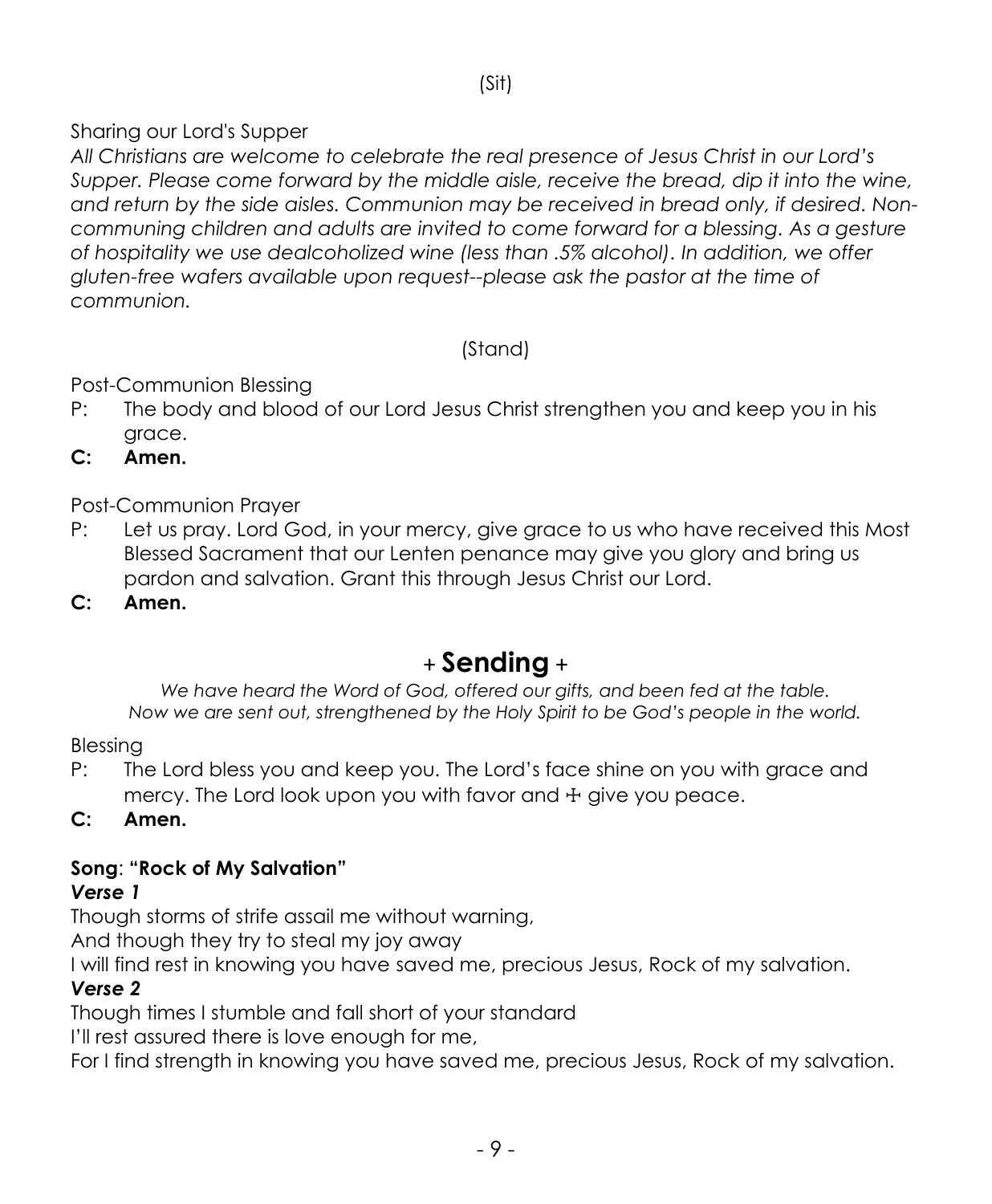#### *Chorus*

Oh my Jesus, Rock of my salvation Who bore the weight of Calvary's wood and shame And cleansed my sin in the crimson flow of mercy, Precious Jesus, Rock of my salvation.

#### *Instrumental*

#### *Verse 2*

#### *Chorus (2X)*

**Tag 2X:** Precious Jesus, Rock of my salvation. ©1997 Mercy/Vineyard Publishing. Used by permission. CCLI #1283514.

Dismissal

P: Marked with the cross of Christ, go forth to love and serve the Lord.

#### **C: Thanks be to God.**

**Portions of the service are reprinted from:** *Evangelical Lutheran Worship*, Copyright © 2006 Augsburg Fortress. *Sundays & Seasons*, Copyright © 2020 Augsburg Fortress. Used by permission of Augsburg Fortress License # 23686.

Wm. B. Eerdmans Publishing Co. Grand Rapids MI 49505. Copyright 2016 Samuel Wells and Abigail Kocker. All rights reserved. Published 2016 printed in the USA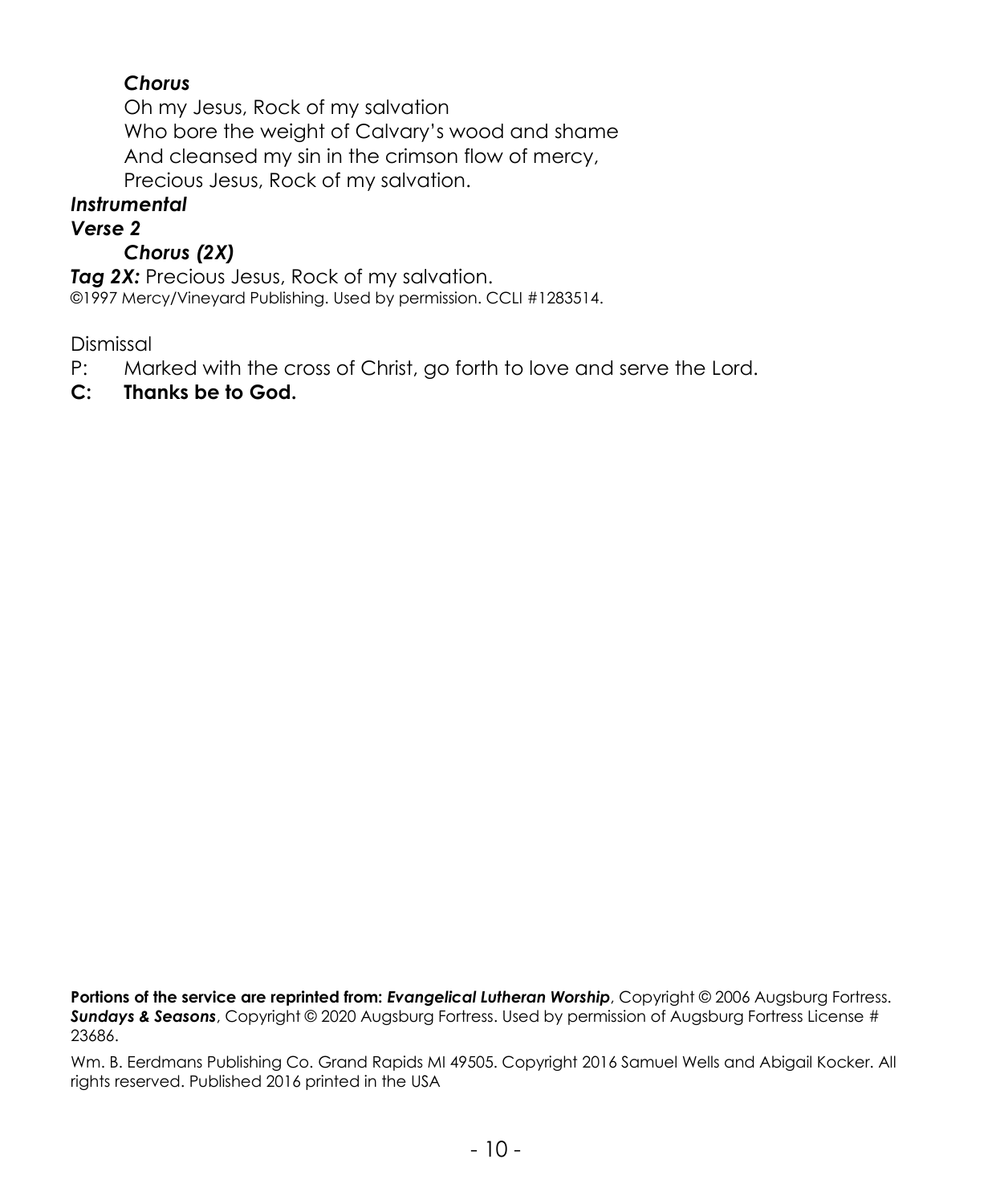# **Worship Leaders**

**Presiding Minister:** The Rev. Elizabeth E. Frey **Preacher:** The Rev. Dr. Jack M. Horner **Assisting Minister:** Seminairian Alex Knepper **Lector:** Jake Miller **Communion Assistants:** Seminairian Alex Knepper, Sister Marianne Brock, Pat Eby **Greeters:** Charlotte and Don Lazarchik, Pat Eby **Usher:** Dan Reed **Altar Care:** Donna Campbell **Bulletin Cover Artwork:** Trinity Staff **Sound Technician:** Royce Hoffman **Video Presentation:** Barb Martin **Slide Show Production: Barb Martin** 

**Faith X:** Kevin Appleby, Kevin Brady, Pam Hess, Shannon Jones, Devin Miller, Tom Reddinger, Mike Schwalm, Tom Stank, Paul Walker, Debbie Wilson, Rick Wilson



2000 chestnut street camp hill, pa 17011-5409 office: 717.737.8635 fax: 717.730.9297 trinluth@trinitycamphill.org www.trinitycamphill.org

office hours: monday-friday, 9am-4pm

gathering space receptionist hours: sunday-thursday, 6pm-9pm